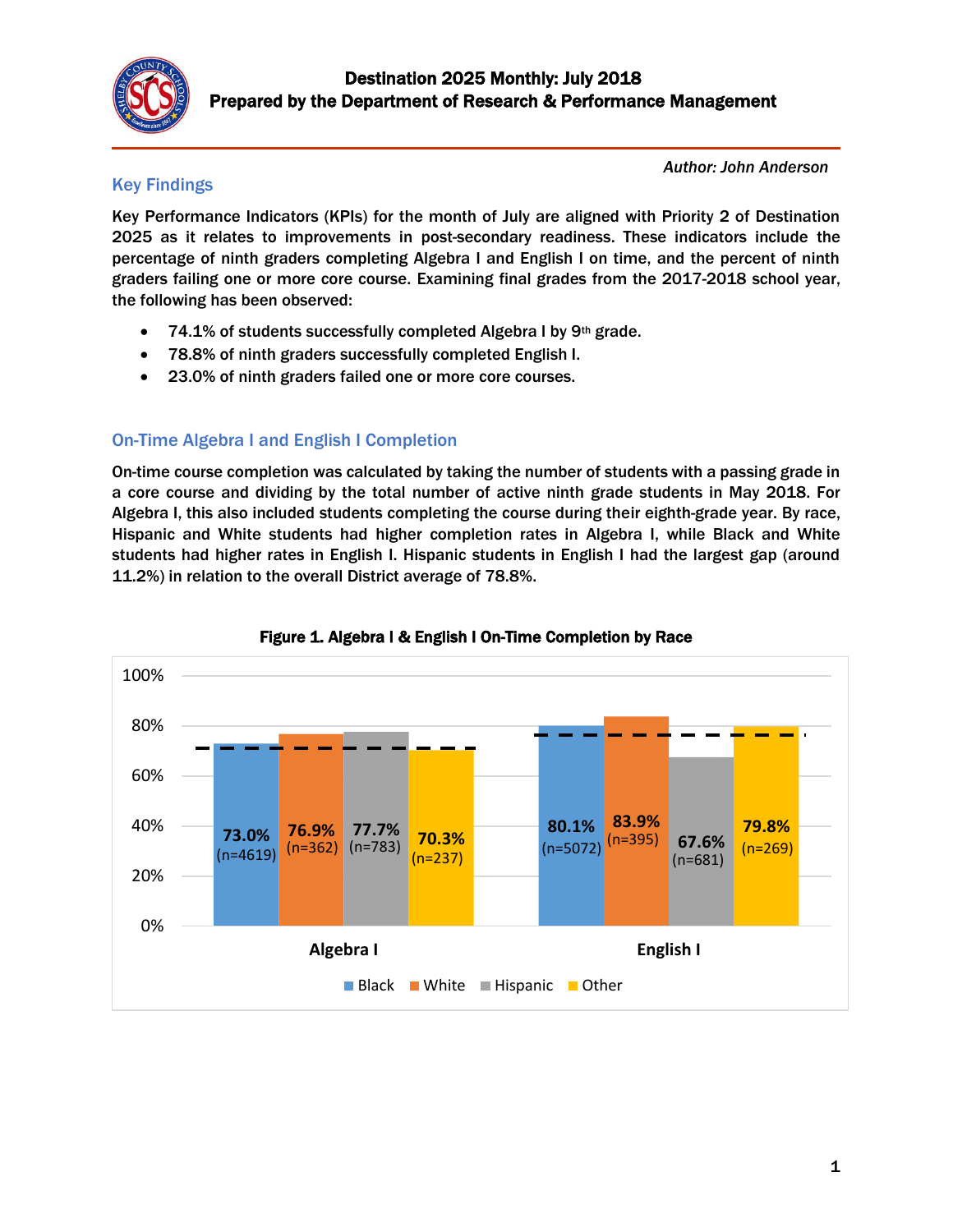

In both Algebra I and English I, female students outperformed their male peers and the overall District average. For each subject, female students outperformed male students by at least 9 percentage points.





Looking at students falling within certain key demographic groups, such as Economically Disadvantaged, English Language Learner, and Students with Disabilities – all fell below the District average on core course completion.

Economically Disadvantaged or ED students, had completion rates very similar to the overall rates of the District. ED students comprise around 74% of the ninth-grade student population. Students with Disabilities had completion rates in Algebra I and English I at around 55% and 63%, respectively. The biggest gap between the District average and a key demographic subgroup is present in English I for English Language Learner (ELL) students. ELL students had a completion rate over 40 percentage points lower than the District average.



Figure 3: Algebra I & English I On-Time Completion by Demographic Group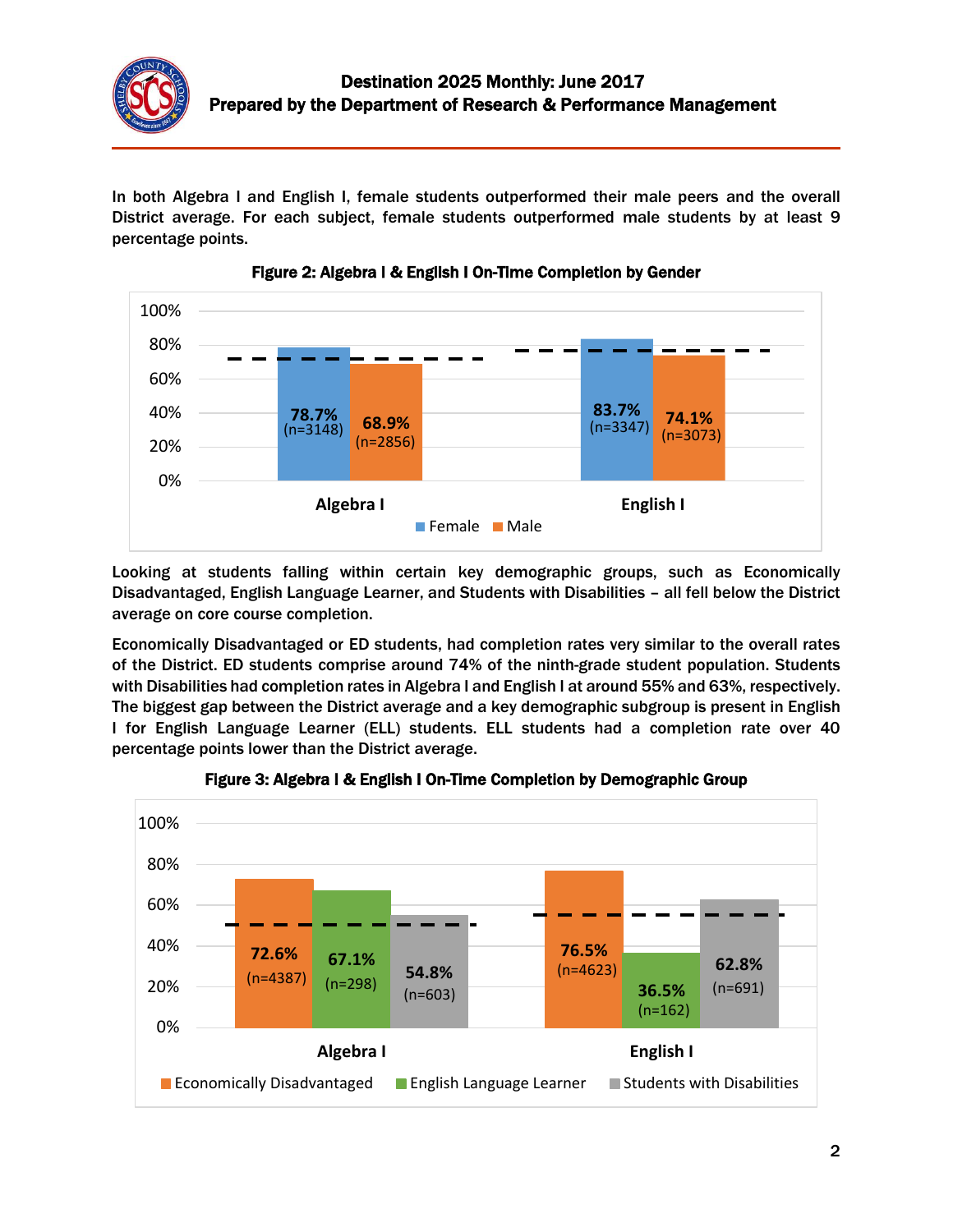

#### Core Course Failures

Core Courses are identified as those courses a student needs to graduate. In addition to English I and Algebra I, for ninth-graders, this includes: Algebra II, Geometry I, Biology I, US Government, US History/Geography, and World History/Geography. Failure rates are calculated by the number of students with at least one failure in these courses over the total number of students enrolled in those courses. Overall, SCS students had a core course failure rate of 23.0% for the 2017-2018 school year. Of the core course failing grades, 1,626 were below 60. By comparison, 2016-2017 core courses had 949 failing grades below 60.

Breaking the failure rate down by race, Black and Hispanic students had higher course failure rates among their peers. Black students exceeded the District average by 1 percentage point. Additionally, when looking at gender, male students exceeded the district average by nearly 6 percentage points.



Figure 4: Core Course Failure by Race & Gender

Looking at the failure rate among demographic subgroups groups, all three had rates exceeding the District average. The highest percentage of failure rates occurred among Students with Disabilities.



#### Figure 5: Core Course Failure by Demographics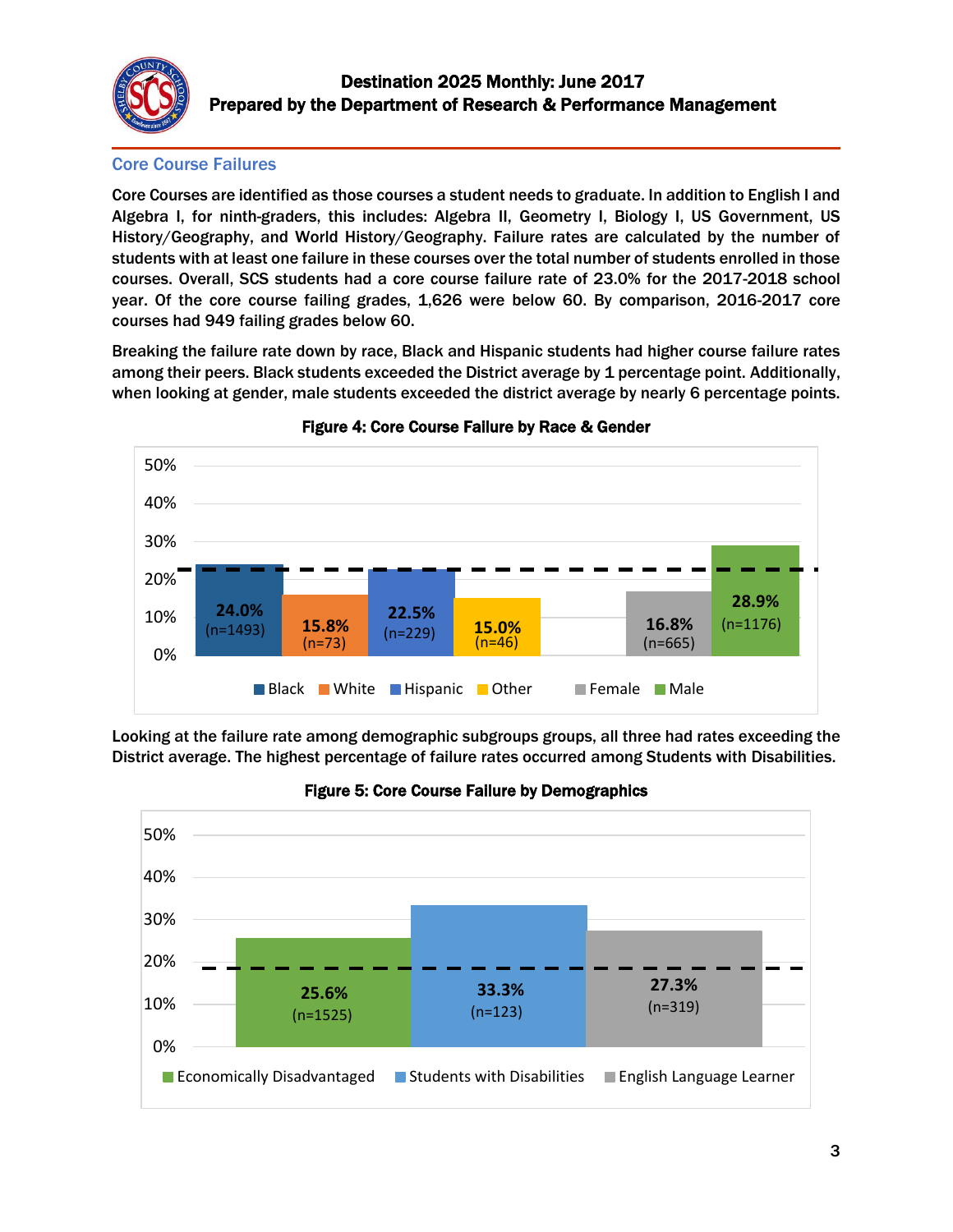

By race and subject area, failure rates remained fairly consistent. Math displayed the highest failure rates for all four racial groups. Black and Hispanic students showed the highest failure rates within each subject area.



Figure 6: Core Course Failures by Subject & Race

Looking at subject area breakdowns by gender, male students consistently showed higher failure rates than female students. Similar to the breakdown by race, Math had the highest failure rate for both males and females. By contrast, students in Social Studies courses had the lowest failure rates.



Figure 7: Core Course Failures by Subject & Gender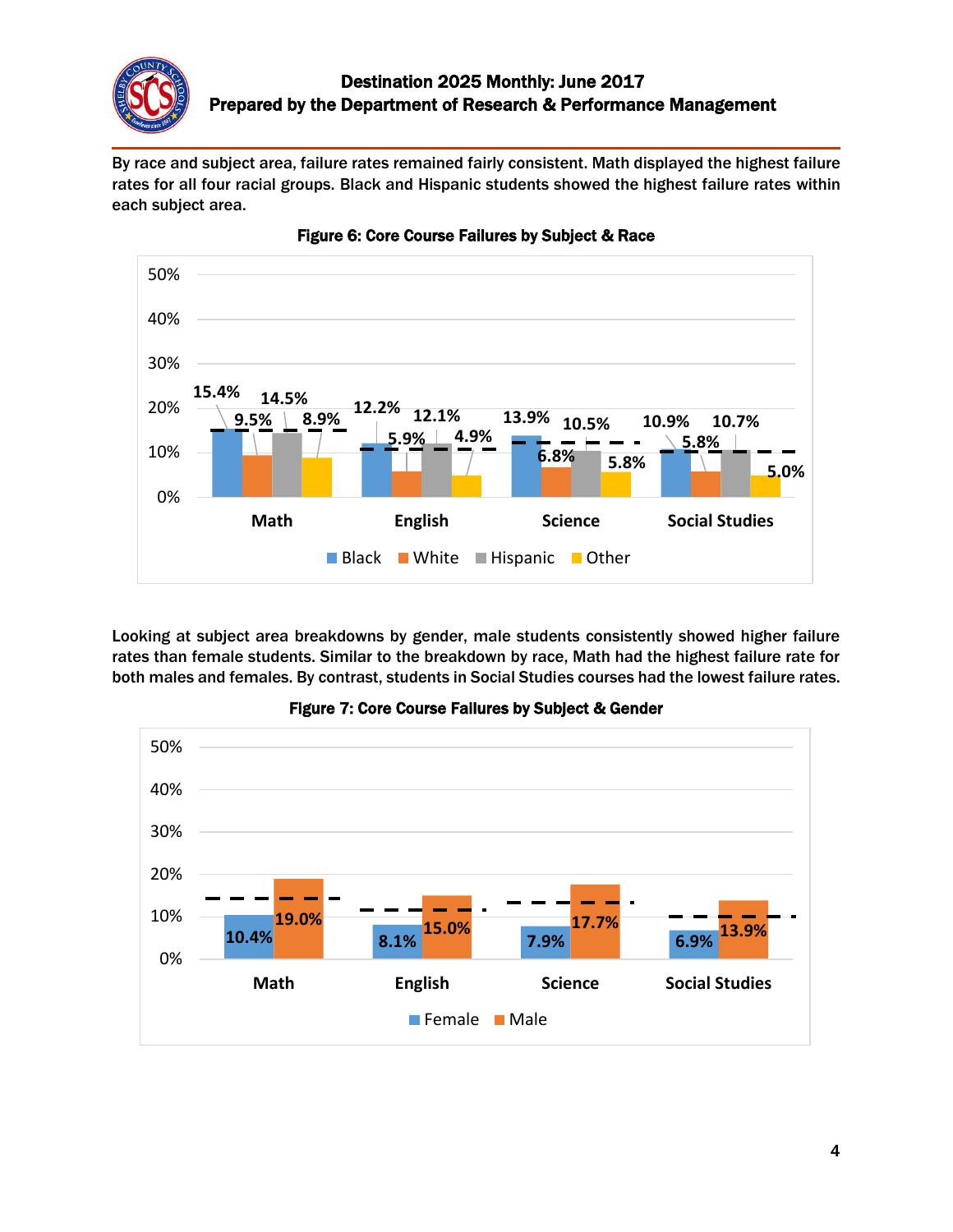

### Destination 2025 Monthly: June 2017 Prepared by the Department of Research & Performance Management

Examining the trend of ninth grade performance over the last four years, the rate of course completion in both English I and Algebra I has remained steady, fluctuating within a range of around four percentage points. However, core course failures did see an increase of around 5% from the previous year.



#### Figure 8: Trends in Ninth Grade Performance

#### Recommendations

The following recommendations were put forward going into the 2017-2018 school year. Included is any progress made since then.

| <b>2017 District Recommendations</b>               | <b>Progress Since Then</b>                            |
|----------------------------------------------------|-------------------------------------------------------|
| <b>Continue</b><br>to support educators in         | Through-out the year, teachers were provided job-     |
| curricula<br><i>implementing</i><br>through<br>new | embedded training via Instructional<br><b>Content</b> |
| instructional coaching and lesson planning         | Advisors. Zone-level professional development, and    |
| support.                                           | District-level professional development.              |
| Utilize online interventions such as Grad          | During the 2018-19 SY, counselors will be trained     |
| Point and Grade Results for student grade          | on the enrollment and registration processes          |
| and credit recovery.                               | involved with Grade Results. By utilizing the Grade   |
|                                                    | Results process, principals will have a viable        |
|                                                    | solution to capture those students that have failed   |
|                                                    | a course during the quarter, semester, or year.       |
|                                                    | Grade Results will also be our primary platform for   |
|                                                    | both grade and course recovery in order to ensure     |
|                                                    | continuity with assessments and assignments.          |